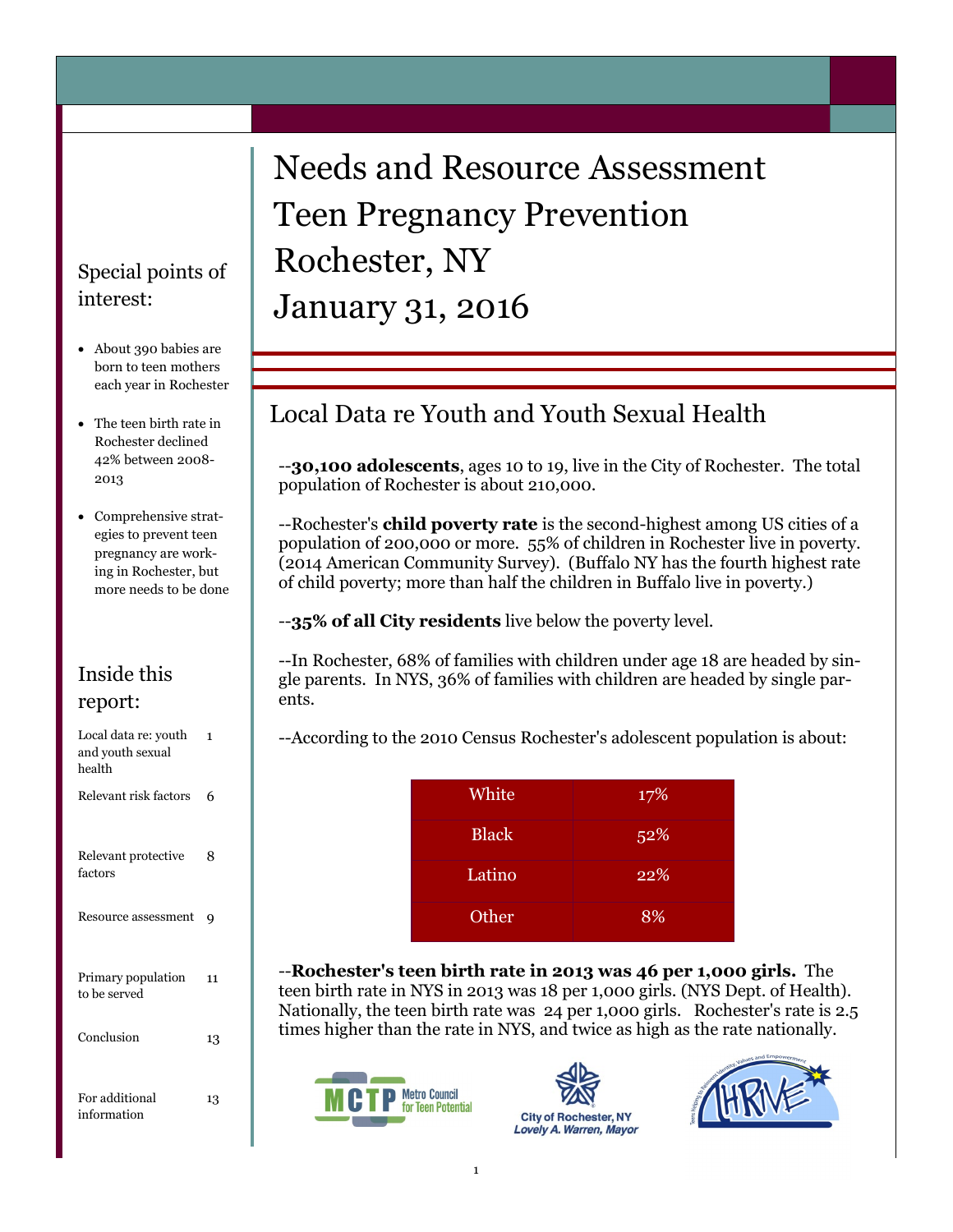--**Teen birth rates in Rochester have declined** from a high of 128 per 1,000 girls in 1990 to 46 births per 1,000 girls in 2013--a 64% decline in the teen birth rate.

--388 babies were born to Rochester adolescents, ages 15 to 19, in 2013. **12% of the total number of babies born** in Rochester in 2013 were born to teen mothers. If grouped together, these 388 babies born to teen mothers in 2013 would fill 17 kindergarten classrooms in 2018. See zip code map for areas of City with highest rates.

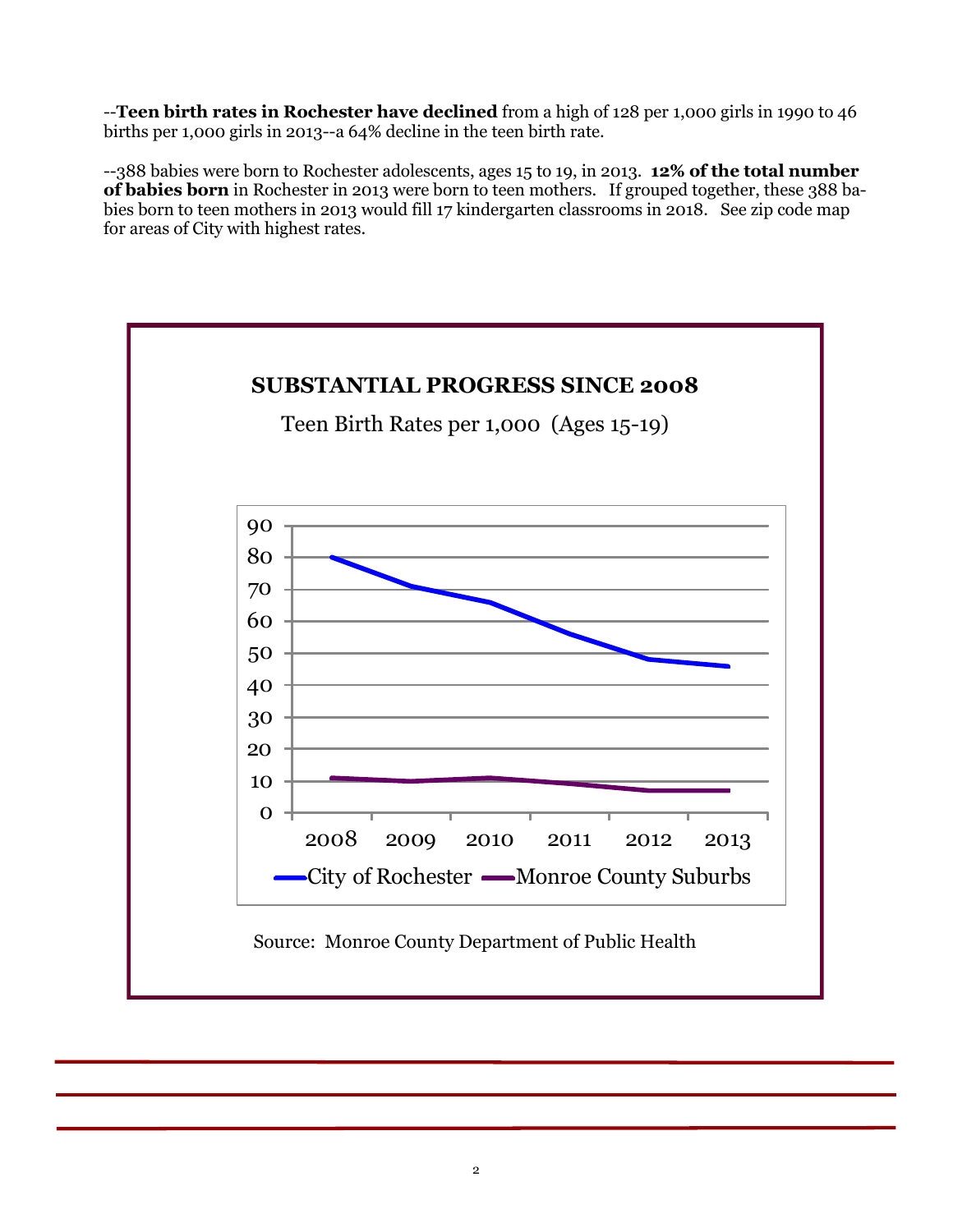

# Rochester Child Poverty by Census Block Group (2010)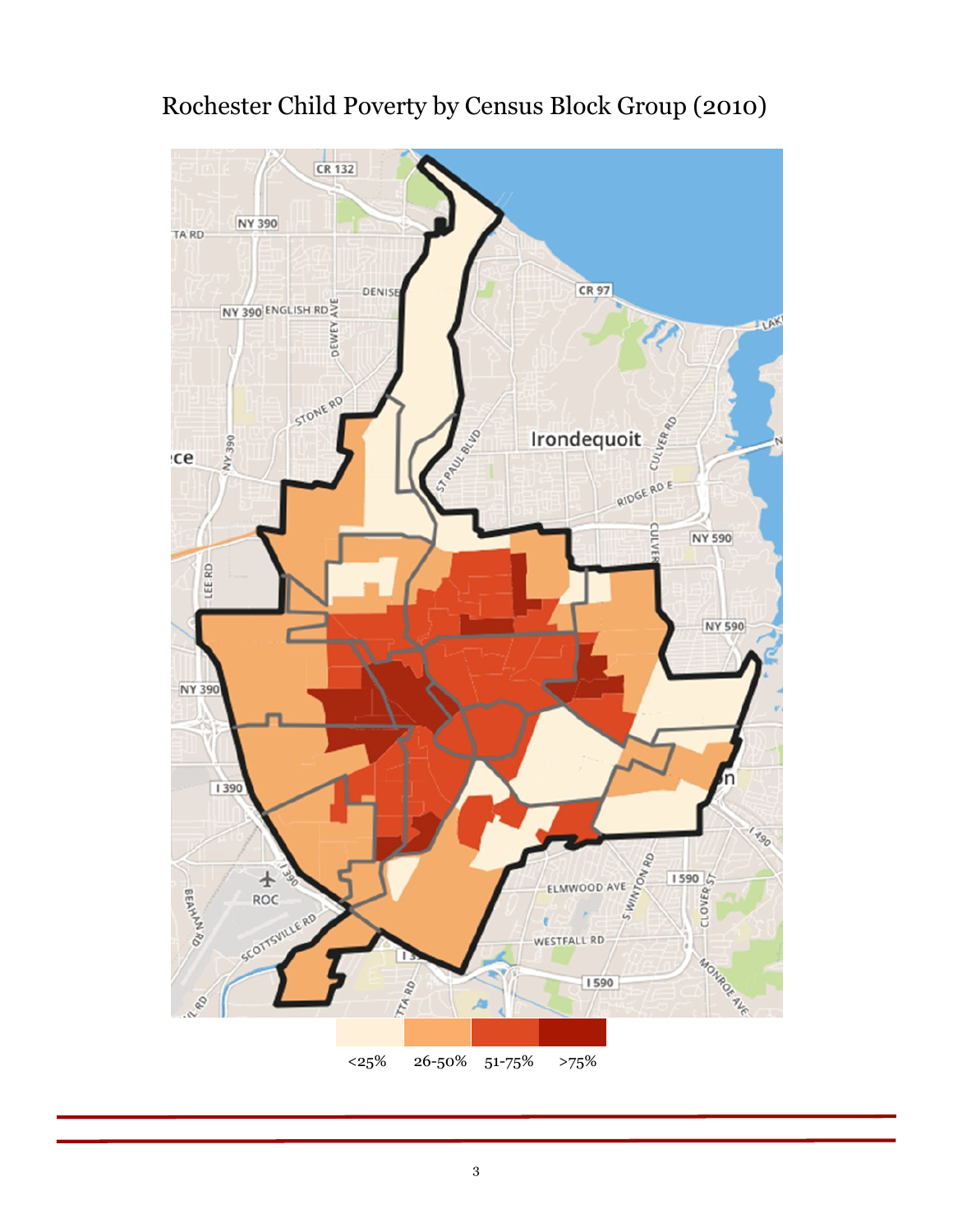--Between the years 2006 and 2013, **teen pregnancy rates** declined significantly in the highest poverty zip codes of Rochester. However, the teen pregnancy rate in most Rochester zip codes is still three to five times higher than the NYS teen pregnancy rate. During the years 2011 to 2013, the **teen pregnancy rates** in two Rochester zip code areas were higher than 100 pregnancies per 1,000 females (ages 15-19). Those zip code areas were: 14608 (SW Roch); and 14605 (NE Roch). In four other zip code areas, the teen pregnancy rate was about 75 per 1,000 girls: 14621 (NE Roch); 14611(SW Roch); 14613 (NW Roch); and 14615 (NW Roch).

--Historically, the teen birth rate in Rochester has been higher than the teen birth rate in Buffalo, Syracuse or NYC.

--In 2013, there were **72 repeat births** to Rochester teen mothers, ages 15 to 19. 18% of all City teen births in 2013 were repeat teen births.

--The rate of chlamydia in 2011 among Rochester females, ages 15 to 19, is three times higher than the national rate for this age group. The rate of gonorrhea among Rochester females is more than three times the national rate for this age group. In Rochester, STI rates are higher for Black adolescents and for Latino adolescents, as compared to White adolescents.

--In 2011, the rates of chlamydia and gonorrhea among teens in Rochester were more than double the rates in NYC.

--Youth reported the following on the 2015 Youth Risk Behavior Survey, completed at RCSD high schools:

43% of students in 9th to 12th grades had had sex.

31% were currently sexually active (had sex during past three months) 10% had sex before age 13

16% had had sex with four or more partners

Among sexually active youth, 60% used a condom the last time they had sex 10% of sexually active youth used a long acting and reversible method of contraception (IUD or implant)

11% said they were ever forced to have sexual intercourse or were forced to touch or be touched sexually

**20% of students described their sexual orientation as gay, lesbian, bisexual, questioning or other**

--Rochester students, like those in Buffalo, Albany and Syracuse, are isolated by race and class. (New York schools are the most segregated in the nation. UCLA Civil Rights Project, 2014.)

-- Rochester City School District student profile (NYS Education Dept. Annual Report Card 2012-2013 for Rochester City School District)

61% are African American; 25% are Latino; 10% are White 11% have Limited English proficiency 18% have disabilities 80% are eligible for free lunch

--In Monroe County, **teen pregnancy and birth rates are 4 to 5 times higher among African Americans and Latinas compared to Whites.**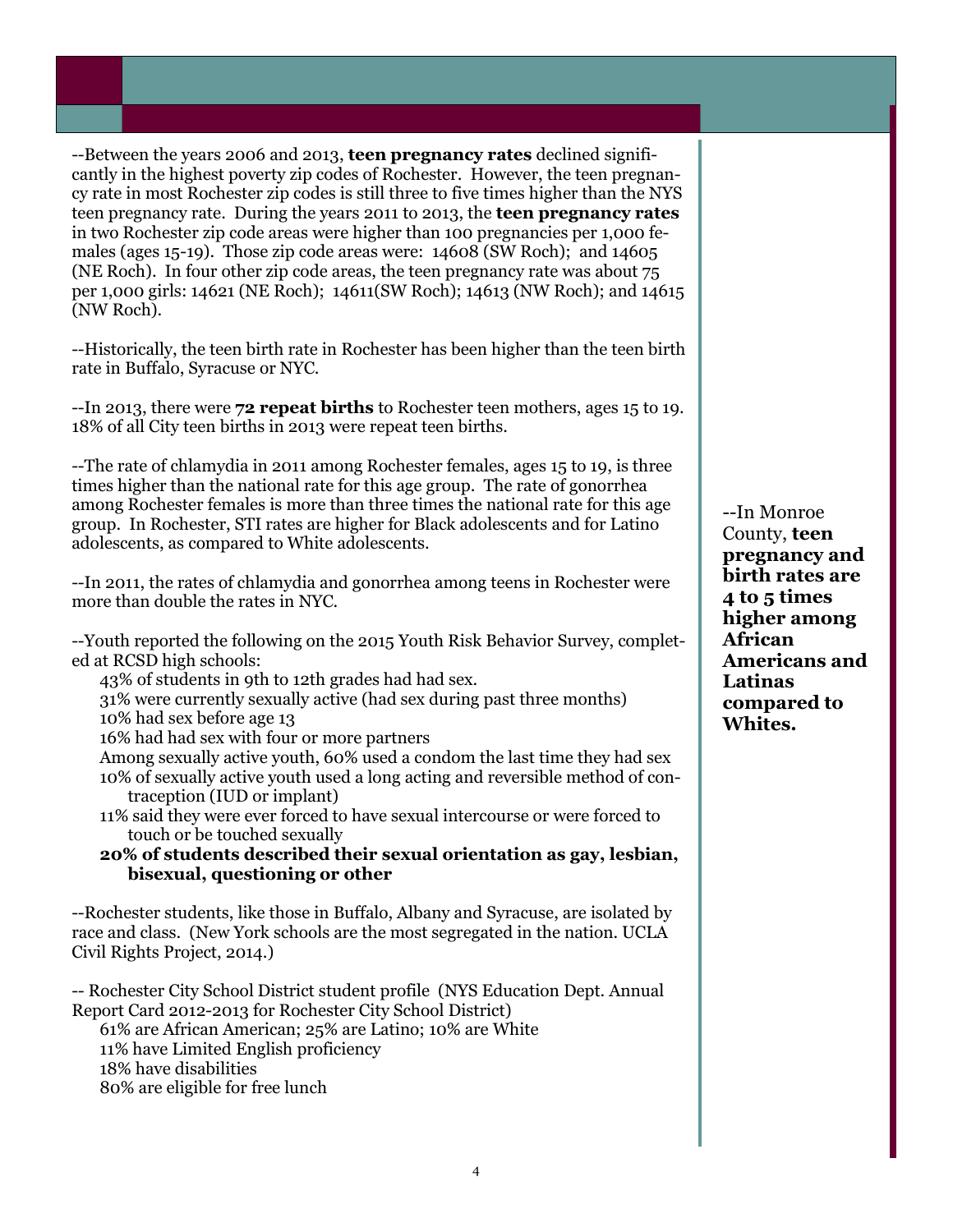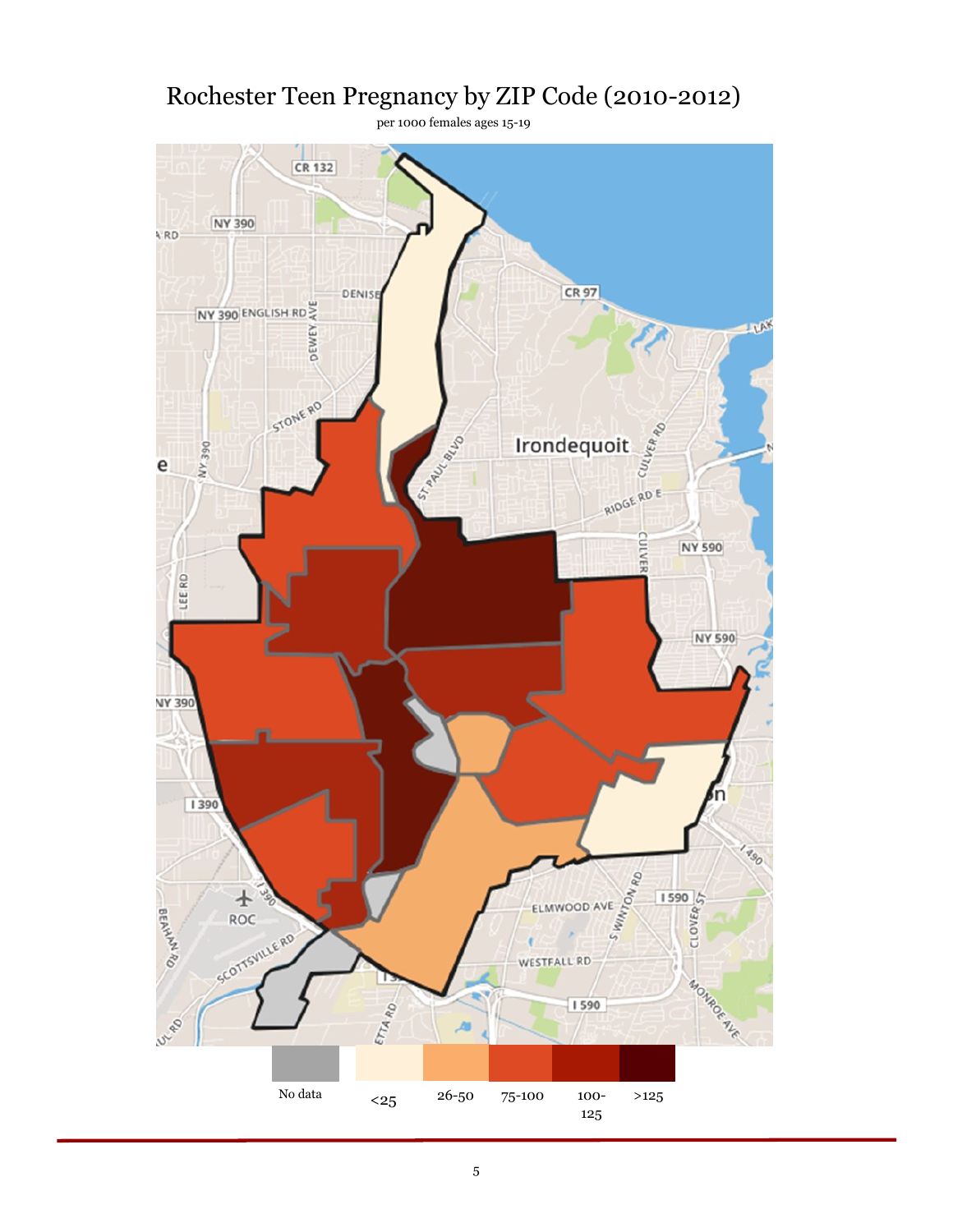# Relevant Risk Factors

--Low high school graduation rate. In 2014, 51% of Rochester City School District students graduated within four years of entering 9th grade. The graduation rate for African American students was 52.5%; for Latino students, the rate was 43%; the rate for Limited English Proficient students was 17.5% (Rochester City School District, Dec. 18, 2014).

--In the Youth Risk Behavior Survey (2015), 18% of Rochester City School District students said they engaged in a physical fight on school property in the past year. 7% of students said they carried a gun in past 30 days; 7% said they carried a weapon on school property during the past 30 days. During the past year, 9% said they had been threatened or injured by someone with a weapon on school property.

--YRBS (2015): 11% said they were hit, slapped or physically hurt by a boyfriend/girlfriend the past year.

--YRBS (2015): 33% say that bullying, harassment or assault is a somewhat or very serious problem at their school. 27% of students say that bullying or harassment of GLBT youth is a somewhat or very serious problem at their school.

--YRBS: (2015): 12% of students said they had been bullied electronically / on social media during the past year.

--High rates of gun violence and gang activity in Rochester. Homicide is the leading cause of death among City adolescents (Monroe County Adolescent Health Report Card). In 2009, there were about 630 emergency room visits due to assault among Rochester youth.

--YRBS (2015): 63% of students said that they had not talked with an adult in their school about a personal problem during the past year.

--YRBS (2015): 32% of City students said they felt so depressed for two or more weeks during the past year that they stopped their usual activities. 12% said they attempted suicide during the past year.

--YRBS (2015) 16% of students said that a parent or adult in their home had hit them or physically hurt them. 20% said they had lived with someone who was depressed, mentally ill or suicidal.

--YRBS (2015) 35% of students said that someone in their household had ever gone to jail or prison.

--YRBS: 20% of students drank alcohol in the past month; 10% of City students had engaged in binge drinking in the past month; 22% used marijuana in the past month.

--YRBS (2015) When asked about the statement "In my community, I feel like I matter to people", 54% of City students said they were not sure, or they disagreed or strongly disagreed.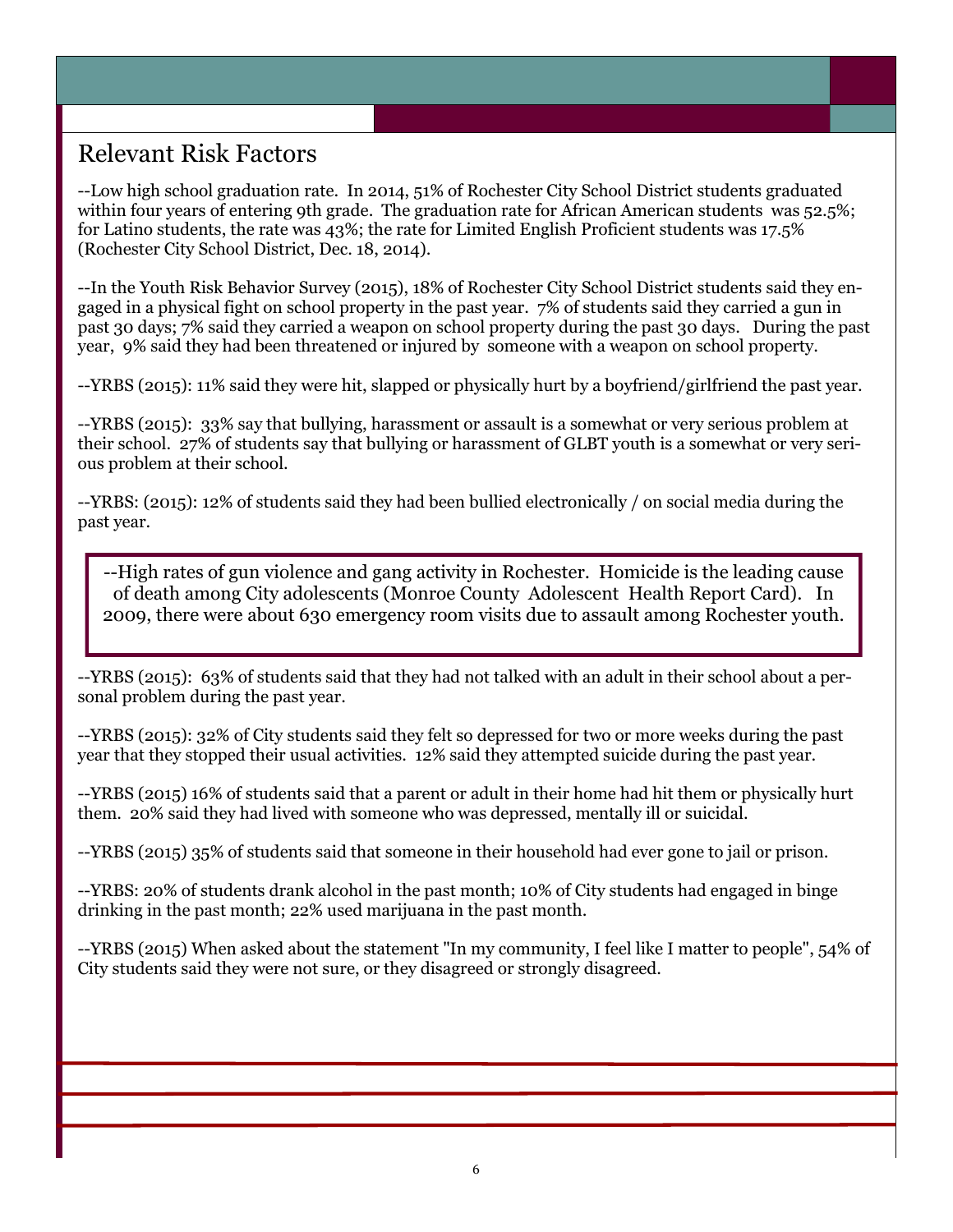--YRBS (2015) When asked questions about students and teachers demonstrating respect:

35% of City students disagreed or strongly disagreed that students show respect for each other;

41% disagreed or strongly disagreed that students showed respect for teachers; 19% disagreed or strongly disagreed that teachers show respect for students.

--YRBS (2015) 46% of students said that their health care provider discussed ways to prevent pregnancy, AIDS and STIs at their last check-up.

--YRBS (2015) When asked whether they had a chance to speak with a doctor/ health care provider privately in the last twelve months, 43% said "no".

--Among Rochester residents, there are lower rates of health insurance, compared to Monroe County. More people obtained insurance in 2014 due to Affordable Care Act. In 2014, 8% of Rochester residents had no health insurance; and about 5% of Monroe County residents had no insurance.

--There is a disparity between Rochester youth and youth in the suburbs related to availability of adult role models. In Monroe County as a whole, there are 1.5 adults for every young person under age 25. In the City, there are 1.3 adults; and in the highest poverty zip code areas, there are 1.1 adults for every young person under age 25. (US Census 2010).

--Homeless youth: About 450 youth are housed in homeless shelters every year and about 900 youth per year (ages 16 to 20) are placed in emergency housing. "There is a critical need for suitable permanent housing for older adolescents living on their own, teen parents and supportive housing for youth with mental illness". Monroe County Adolescent Health Report Card.

--Need for male role models to provide mentoring and health education. 68% of Rochester families with children are headed by single parents. School administrators routinely report a need for additional male mentors and male life skills educators in their schools.

--Children of teen parents are more likely to become teen parents themselves. Historically, more than 15% of births in Rochester were births to teens.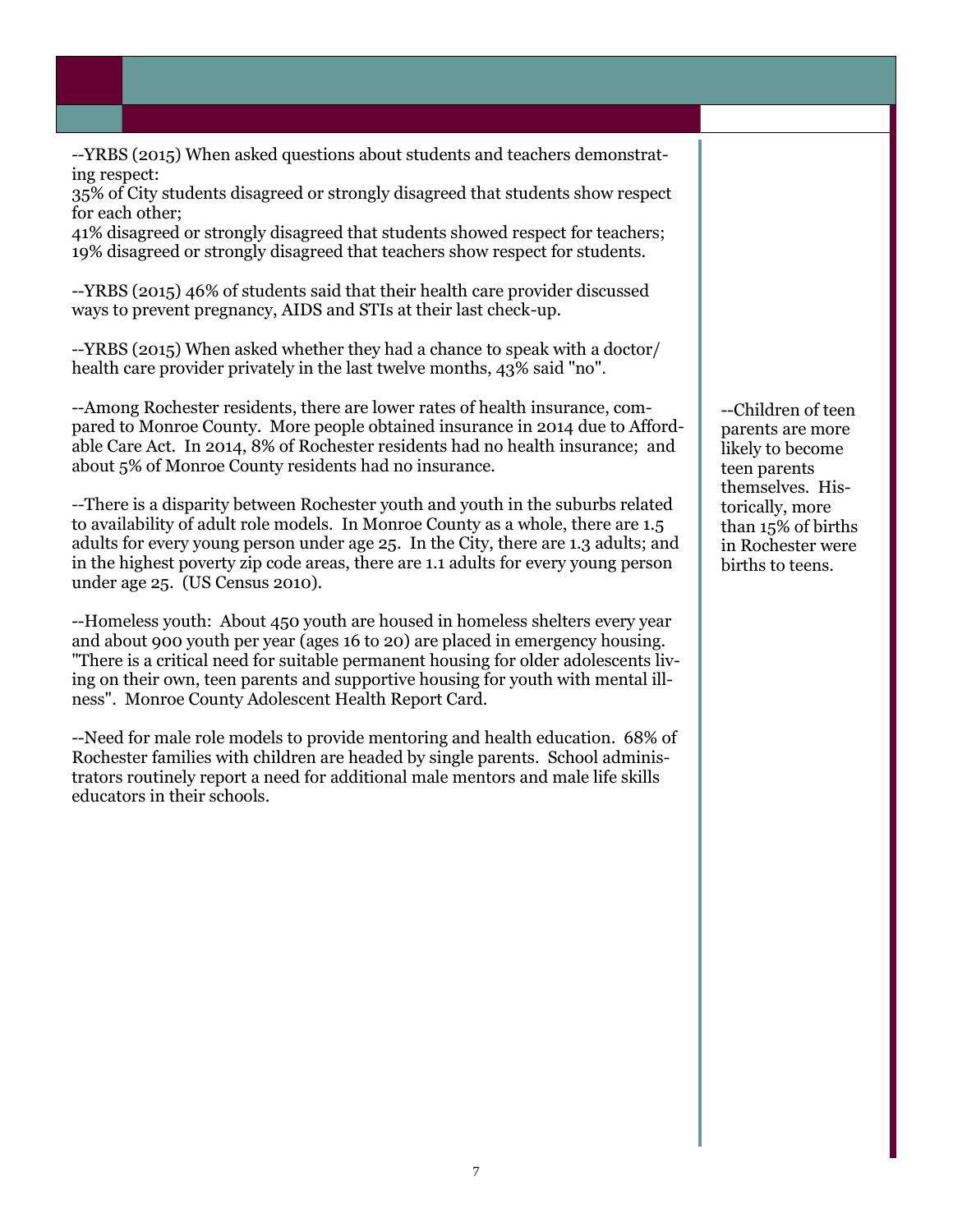# Relevant Protective Factors

--YRBS (2015) responses regarding developmental assets:

"My family gives me help and support when I need it". 77% of City students agreed or strongly agreed.

"In my family there are clear rules about what I can and cannot do." 79% agreed or strongly agreed.

YRBS (2015) To the question "During a typical school week, what do you do the most number of days after school?" 27% said they participate in a school-related program, club, team or activity; 14% said they participate in a non-school program, club, team or activity; 42% go home; 16% go to a friend's house, or hang out in a neighborhood, mall or park.

--YRBS (2015) 83% agreed or strongly agreed with the statement: "I have friends at school."

--YRBS (2015) 68% of students agreed or strongly agreed with the statement: "I get a lot of encouragement at my school." 63% of students agreed or strongly agreed with the statement: "I feel a sense of belonging at school."

--YRBS (2015) 70% of students report having a medical check-up within the last two years; 17% were not sure.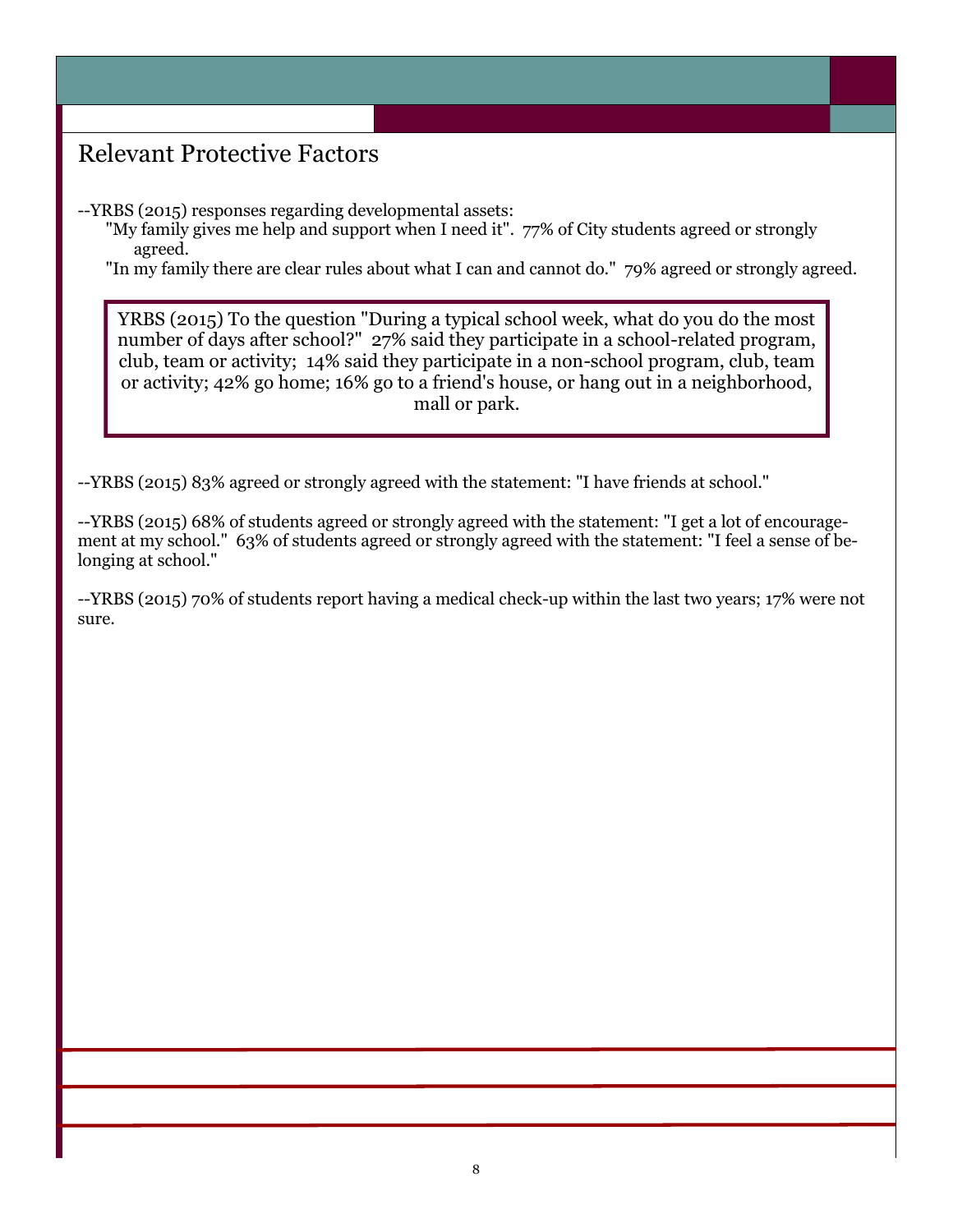### Resource Assessment

--Youth friendly comprehensive reproductive health clinics located in City of Rochester: Planned Parenthood, Highland Family Planning and Jordan at Community Place. The Family Planning Benefit is an accessible public health insurance program for NY residents who need family planning services.

--School-based health centers located at East HS, Franklin HS, Leadership Academy for Young Men, Edison and NE / NW College Prep.

--Monroe County Dept of Public Health STD/HIV Program (STI and HIV testing, prevention counseling, vaccinations, pregnancy testing).

--RCSD students receive a one half year health class in 11th grade (in most cases), that includes comprehensive sexuality education. RCSD students receive a one half year health class in 7th grade that addresses abstinence and contraception. These are the only health classes for most students.

--Three "Comprehensive Adolescent Pregnancy Prevention Programs" (CAPP) funded by NYS Dept of Health serve youth in Rochester with sexuality education, youth development and media literacy.

--The LARC initiative educates clinicians and teachers and other adults who work with youth about the benefits and availability of long acting and reversible contraception.

--Rochester is fortunate to have high levels of collaboration between youth service providers, school system and local government re teen pregnancy prevention, with coordination provided by Metro Council for Teen Potential. In addition, Youth Services Quality Council (a membership group) and other organizations regularly offer free training to youth workers in cultural competency, social and emotional learning and trauma informed care.

--Condom availability policy in Rochester City School District high schools (nurse's office) and in City or Rochester Recreation Centers.

--After school programs and summer programs: School related clubs and teams, out of school clubs and teams, summer sports and summer youth employment programs.

--St. Joseph Villa and Hillside residential treatment programs.

--Family Talk workshop series (free for Rochester parents) that helps parents talk with children about sexuality topics. Workshop series has been well received for many years.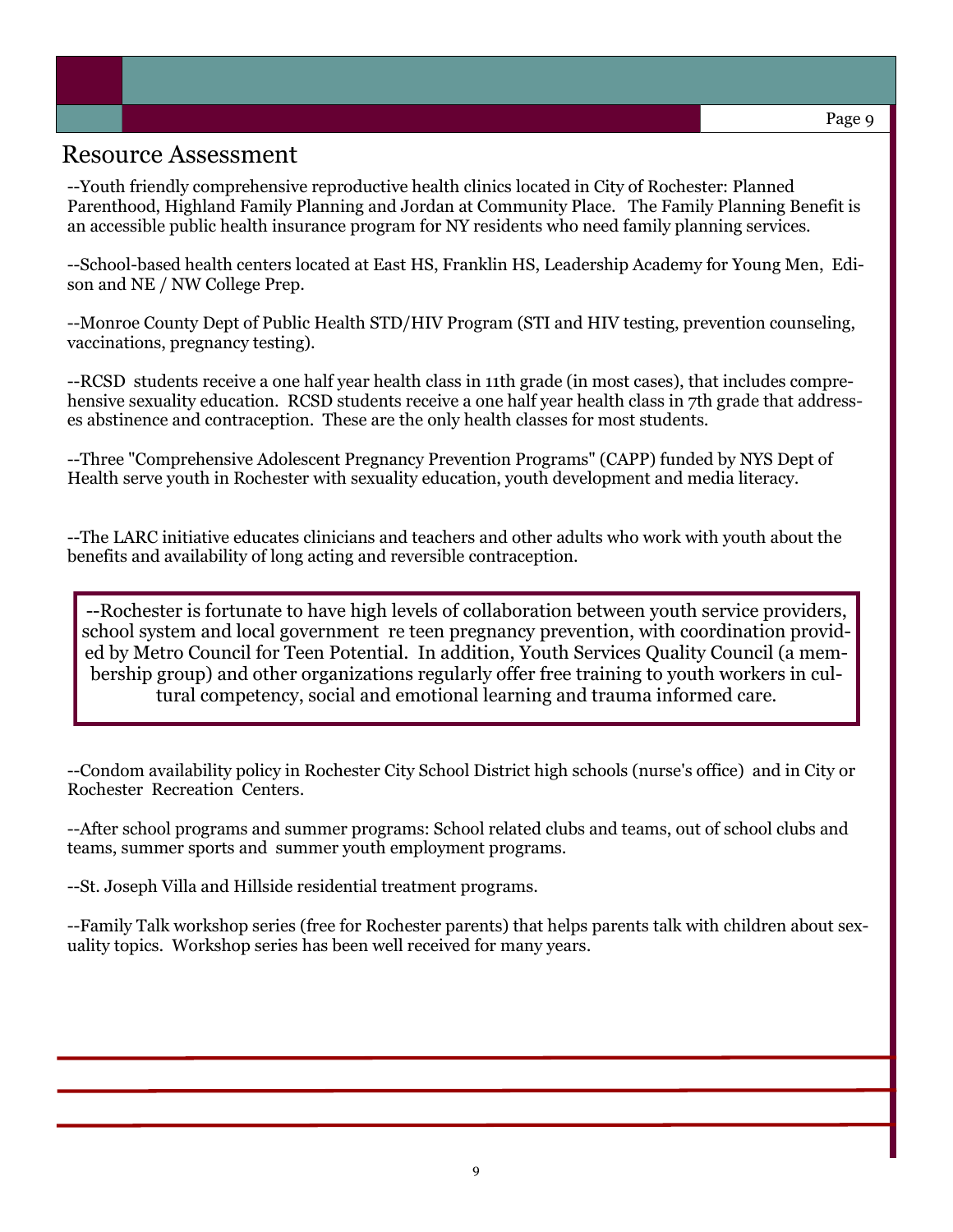--Gay Alliance of Genesee Valley and MOCHA provide support and empowerment to GLBTQ youth and training to staff of youth serving organizations.

--Youth Leadership Clubs such as Youth Voice One Vision, SOAR youth, In-Control, Community Place CAPP Youth Leaders, and youth leadership groups in high schools. The Youth as Resource project provides funds to youth leaders to carry out community service projects.

--Teen parent services: The Nurse Family Partnership in Monroe County, SPCC, the YWCA and Pathways to Success are some of the organizations that offer services for teen parents and young adult parents.

SPCC's Teen Age Parent Support Services (TAPSS) serves about 50 teen parents and their 50-65 children each year. TAPSS prioritizes strengthening the teen parent / child relationship; improving parenting knowledge and skills through Parents As Teachers; increasing self-sufficiency through intensive educational and employment related programming including subsidized career exploration / work experience; and offers assistance with concrete needs. SPCC has maintained a lengthy waiting list; because of funding limits, the agency cannot serve all the young women requesting their help.

The YWCA provides support services for mothers at Edison Tech, East High School and Young Mothers Interim Health Academy. These services address basic needs including health and parenting skills. The YWCA also offers the Parents as Teachers- home visitation program. The focus is in on moving the young mothers towards graduation and self-sufficiency as well as helping the young mothers give their children the best possible start in life. Due to a lack of funding, the YWCA cannot offer these much needed supports to teen mothers at other Rochester high schools.

The Pathways to Success program provides assistance to teen parents and young adult parents to graduate high school and to succeed at Monroe Community college.

--Media: The daily newspaper, Democrat and Chronicle, regularly prints stories about teen birth and teen pregnancy trends. Local television stations are also interested in this content. Youth leadership groups and youth employment groups have produced numerous video public service announcements and video teleplays re teen birth, healthy and abusive relationships, LARC, parent youth communication, LGBT issues, STIs and HIV. These video messages are disseminated via the web, public access television, youth film fests and community meetings.

Social Media: Most groups that address youth sexual health maintain social media sites. Metro Council for Teen Potential , In-Control, Community Place CAPP, City CAPP (SOAR), Jordan Health and Highland Family Planning are on Facebook, with regular updates. Highland Family Planning frequently posts humorous and educational videos to Youtube. MCTP and Jordan Health have Twitter accounts.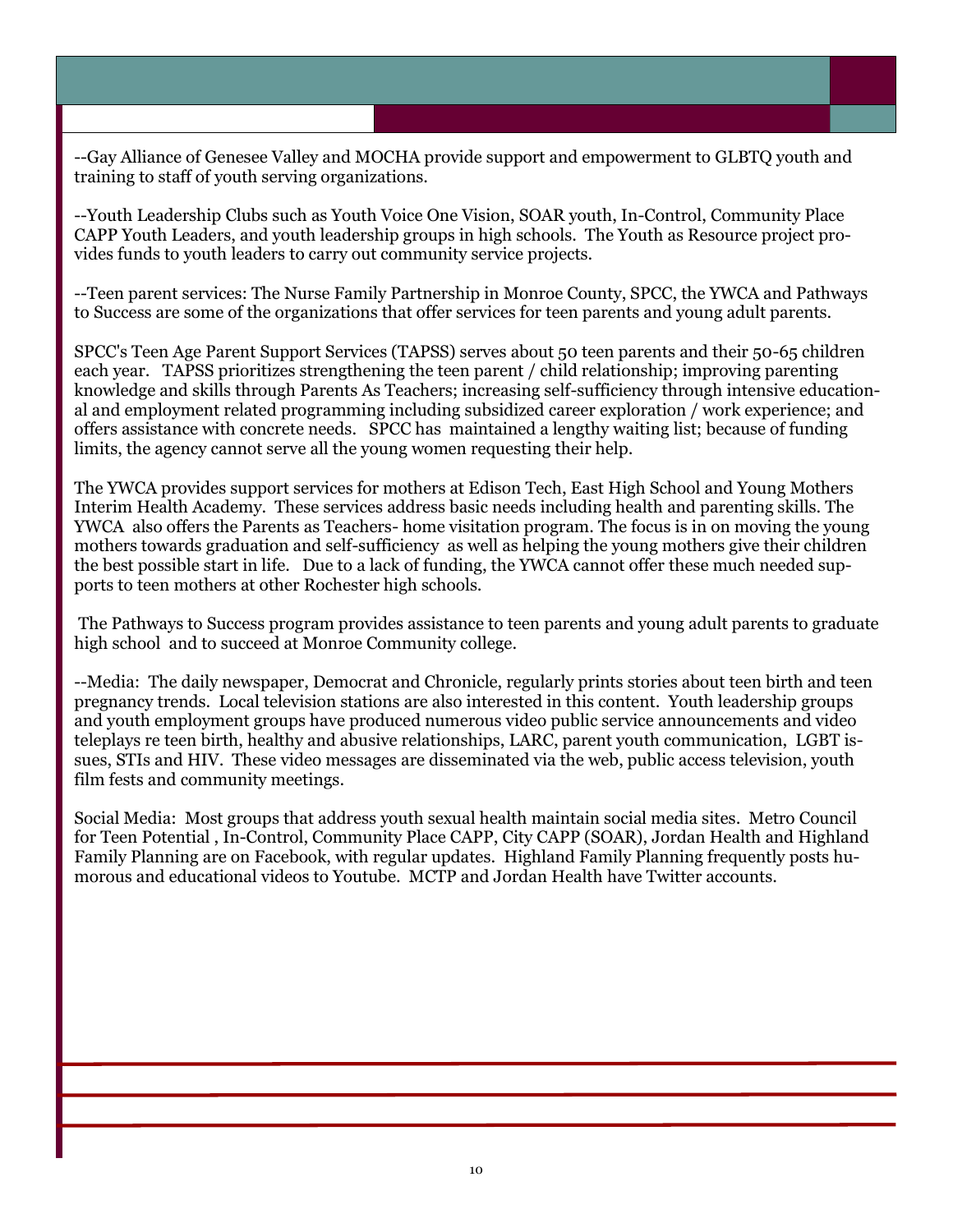# Primary Population to be served

City of Rochester males and females, ages 11 to 19. At least 85% of participants will be African American or Latino.

Special attention will be paid to engaging youth:

-- in City R Centers (Recreation Centers, which are primarily located in high poverty neighborhoods)

--in Rochester City School District high schools (which primarily serve low income youth and youth of color). In the YRBS 2015 (Rochester City School District) most students indicated that they feel a sense of belonging at their schools. --in residential treatment centers for mental health / substance abuse issues; youth re-entering from juvenile justice system; homeless youth or youth in transitional housing;

--other vulnerable youth populations including GLBTQ youth and teen parents.

#### Page 11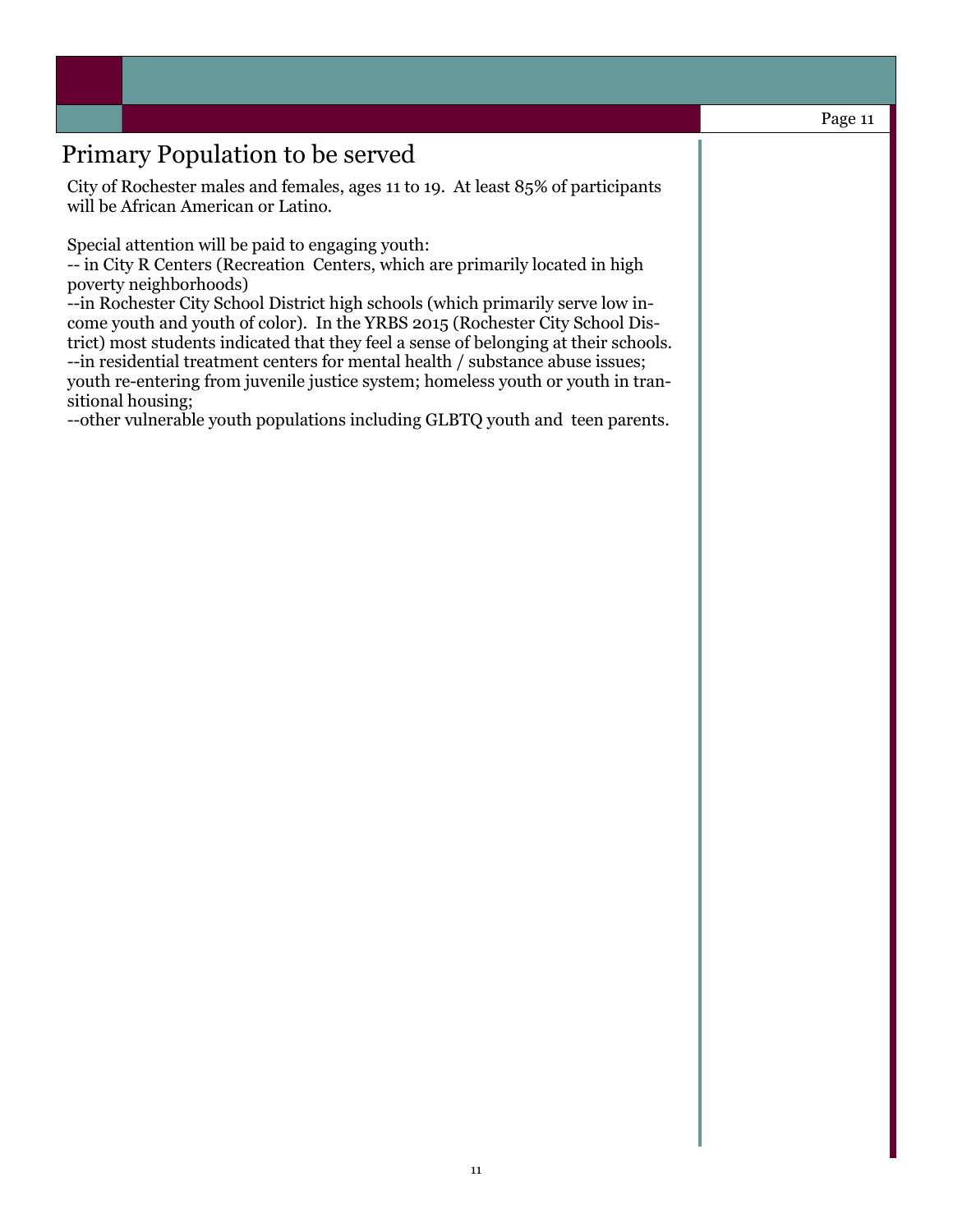# Youth Program Delivery Sites in Rochester, NY

Teen Pregnancy Prevention (TPP) Program



C